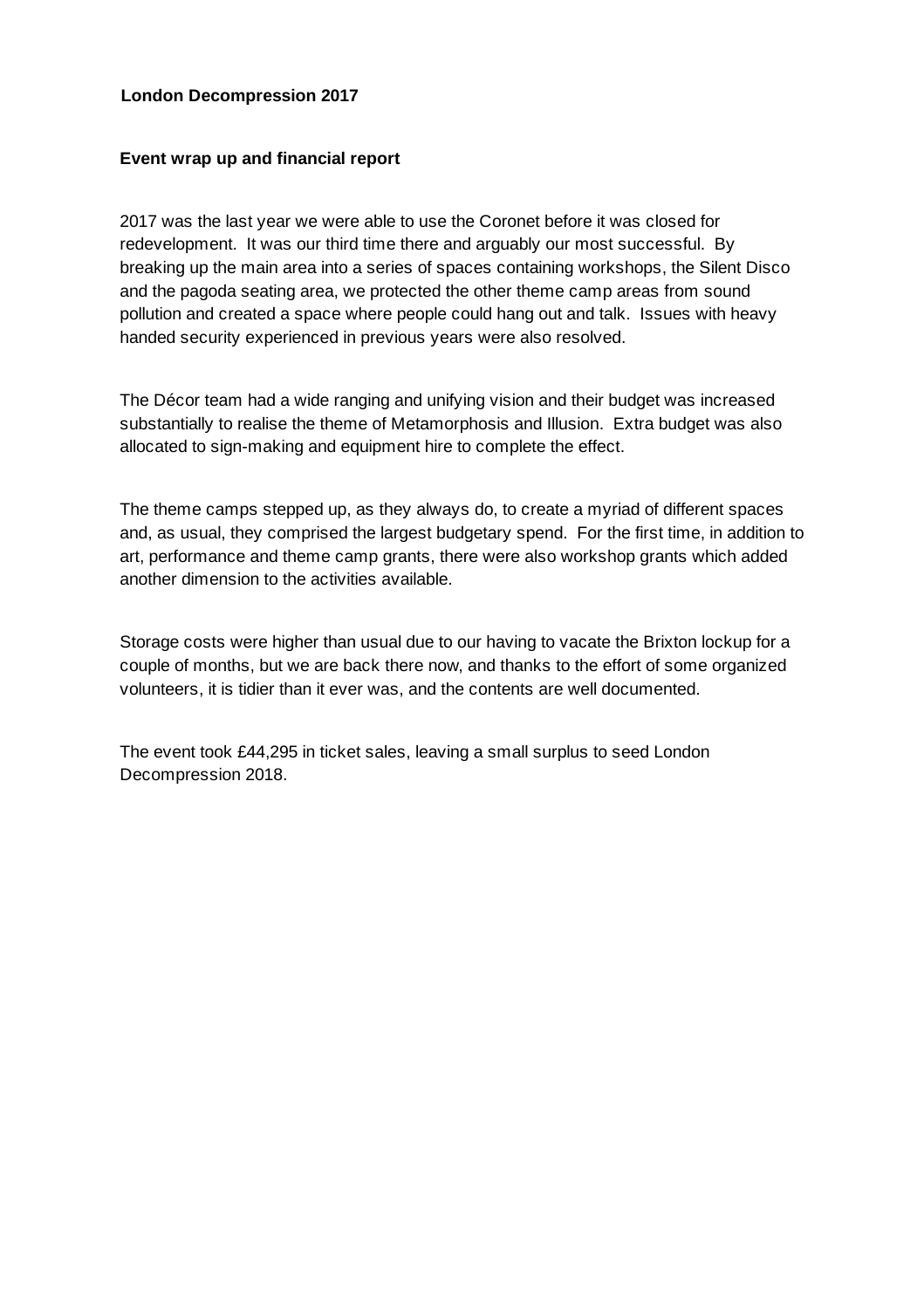| <b>Cost Centre</b>                         | <b>Spend</b> |
|--------------------------------------------|--------------|
| Accountancy, Tax and Professional Services | £166         |
| Art                                        | £1,701       |
| <b>Build</b>                               | £2,326       |
| Conferences/Community/Training             | £577         |
| Crew Thank You                             | £1,763       |
| Decor                                      | £3,412       |
| Equipment hire                             | £4,704       |
| Fluffing                                   | £1,384       |
| Geeks                                      | £70          |
| Greeters                                   | £57          |
| H&S                                        | £164         |
| Inclusion                                  | £108         |
| Insurance                                  | £784         |
| Meetings & Site Visits                     | £23          |
| Performance                                | £1,133       |
| Printing, Signs, Wristbands                | £3,774       |
| Radios                                     | £281         |
| <b>SLaP</b>                                | £3,217       |
| Storage                                    | £2,132       |
| Theme camps                                | £7,695       |
| Transport                                  | £722         |
| Venue                                      | £3,366       |
| Welfare                                    | £114         |
| Workshops                                  | £920         |
| <b>Grand Total</b>                         | £40,591      |